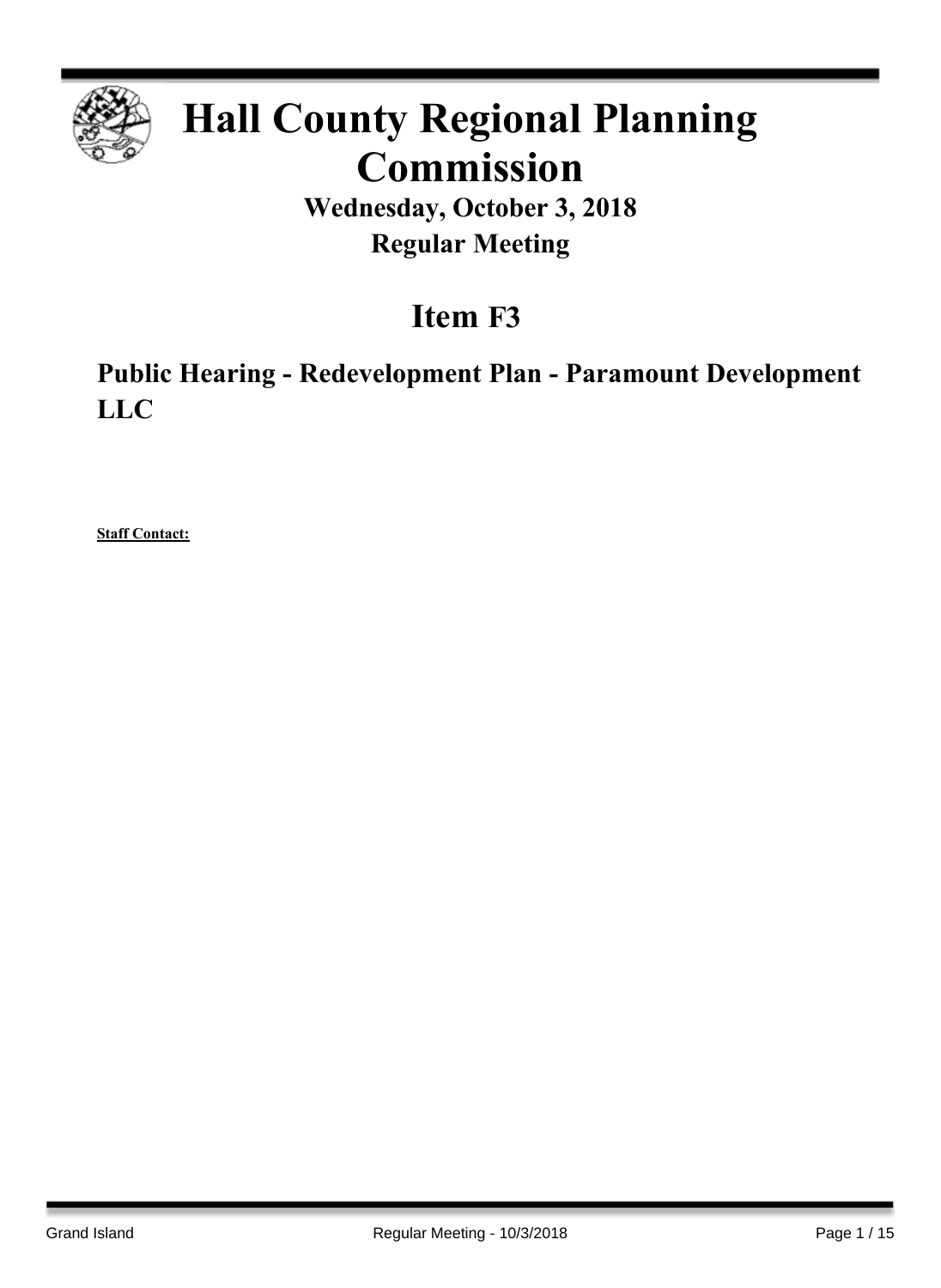#### **PLANNING DIRECTOR RECOMMENDATION TO REGIONAL PLANNING COMMISSION:** September 17, 2018

#### **SUBJECT:**

*Redevelopment plan amendment for property located in Blight and Substandard Area 1 for* property located at 411 W Third Street (the upper floor the of the west side of the old Sears *Building) in Grand Island, in Hall County, Nebraska to support this development. (C-03- 2019GI*)

#### **PROPOSAL:**

The Paramount Development LLC is proposing to build four 2 bedroom apartments on the second floor of the west end of the old Sears building at 411 W Third Street. The property is zoned B-3 Heavy Buisiness the proposed uses are permitted in this zoning district..

#### **OVERVIEW:**

The purpose of the CRA and the designated blight and substandard area is to provide incentives for development in underdeveloped areas of the community. This area has already been declared blighted and substandard the Grand Island City Council.

This project is **consistent** with the **existing zoning** and the **future land use plan** for this area within the City of Grand Island. This is evident by the fact that the property is zoned B-3 Heavy Business. The B-3 zone allows uses such as residential as permitted principal use with no maximum density and requires a minimum lot size of 6000 square feet. This furthers the effort of the Downtown Improvement District and Grand Island City Council to develop 50 upper story residential units in 5 years.

The Regional Planning Commission recommendation is limited to the appropriateness of the proposed use at this location. The Grand Island Comprehensive Plan call for the development of a mix of commercial and residential uses at this location. This proposed facility will be able to connect to city utilities including sewer and water at this location.

The Planning Commission is required to comment on these applications to confirm that expenditure of public funds through TIF is not supporting uses that would be inconsistent with the comprehensive plan. The proposed use for a mixed use development at this location appears to be supported by the plan.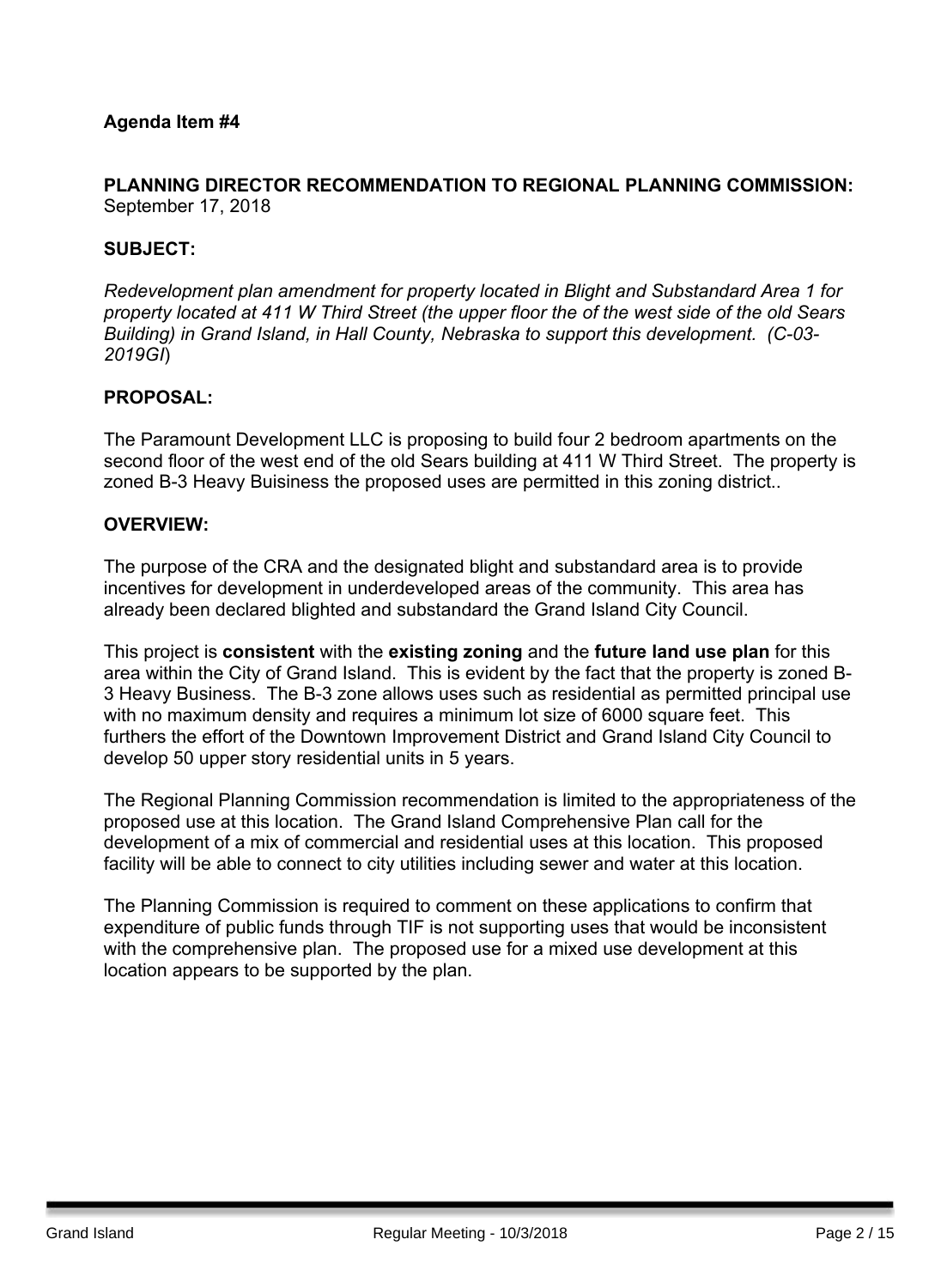## **RECOMMENDATION:**

That the Regional Planning Commission recommends that City Council **approve** of the redevelopment plan as submitted. A resolution is attached for your consideration.

\_\_\_\_\_\_\_\_\_\_\_\_\_\_\_\_\_\_\_ Chad Nabity AICP, Planning Director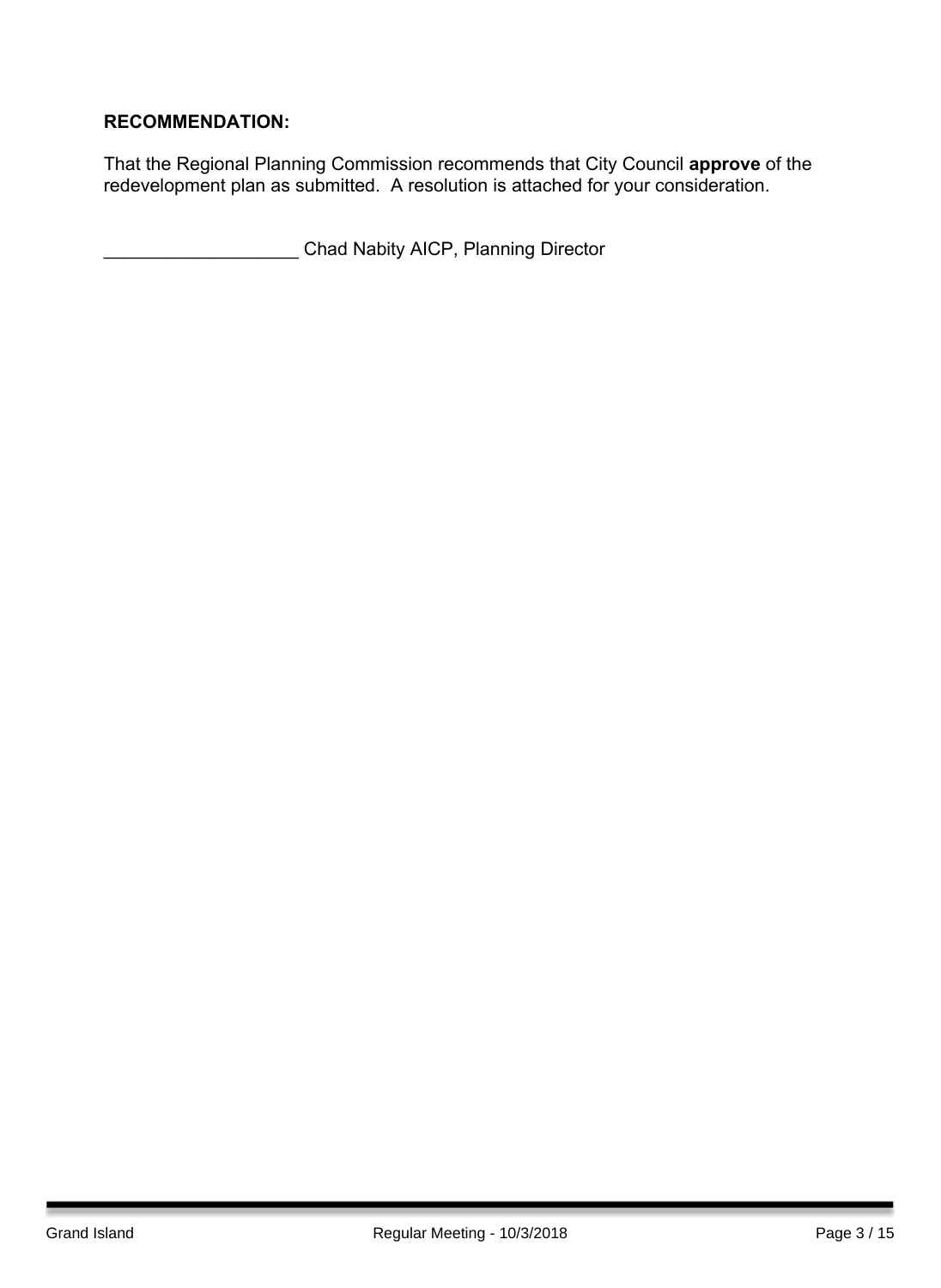## **Redevelopment Plan Amendment Grand Island CRA Area 1 September 2018**

**The Community Redevelopment Authority (CRA) of the City of Grand Island intends to amend the Redevelopment Plan for Area 1 with in the city, pursuant to the Nebraska Community Development Law (the "Act") and provide for the financing of a specific infrastructure related project in Area 1.**

#### **Executive Summary:**

#### **Project Description**

THE REDEVELOPMENT OF A PORTION OF THE OLD SEARS BUILDING LOCATED AT 411 W. 3RD STREET FOR RESIDENTIAL USES, INCLUDING ACQUISTION, FIRE/LIFE SAFETY IMPROVEMENTS AND BUILDING REHABILITATION AND REMODELING.

The use of Tax Increment Financing to aid in rehabilitation expenses associated with redevelopment of the second floor and necessary first floor entrances and exits to support the development of four 2-bedroom apartments on the second floor of the west side of Old Sears located at 411 W. 3<sup>rd</sup> street. It is anticipated that additional TIF applications will be proposed for commercial uses within the remainder of the building. The use of Tax Increment Financing is an integral part of the development plan and necessary to make this project affordable. The project will result in renovating a portion of this building into market rate residential units. The addition of the residential units is consistent with the downtown redevelopment plan and priorities to add 50 residential units downtown by 2019. This project would not be feasible without the use of TIF.

Paramount Development LLC is the purchasing the rights to this section of the building through a condominium arrangement. They are purchasing the property for \$77,000. The purchase price is included as an eligible TIF activity. The building is currently vacant and this upper floor space has been vacant for numerous years. The developer is responsible for and has provided evidence that they can secure adequate debt financing to cover the costs associated with the remodeling and rehabilitation of this building. The Grand Island Community Redevelopment Authority (CRA) intends to pledge the ad valorem taxes generated over the 15 year period beginning January 1, 2020 towards the allowable costs and associated financing for rehabilitation.

TAX INCREMENT FINANCING TO PAY FOR THE REHABILITATION OF THE PROPERTY WILL COME FROM THE FOLLOWING REAL PROPERTY: Property Description (the "Redevelopment Project Area")

The second floor and necessary first floor exits and entrances at 411 W. 3rd Street in Grand Island Nebraska. The actual legal will be provided with the master deed for the condominium.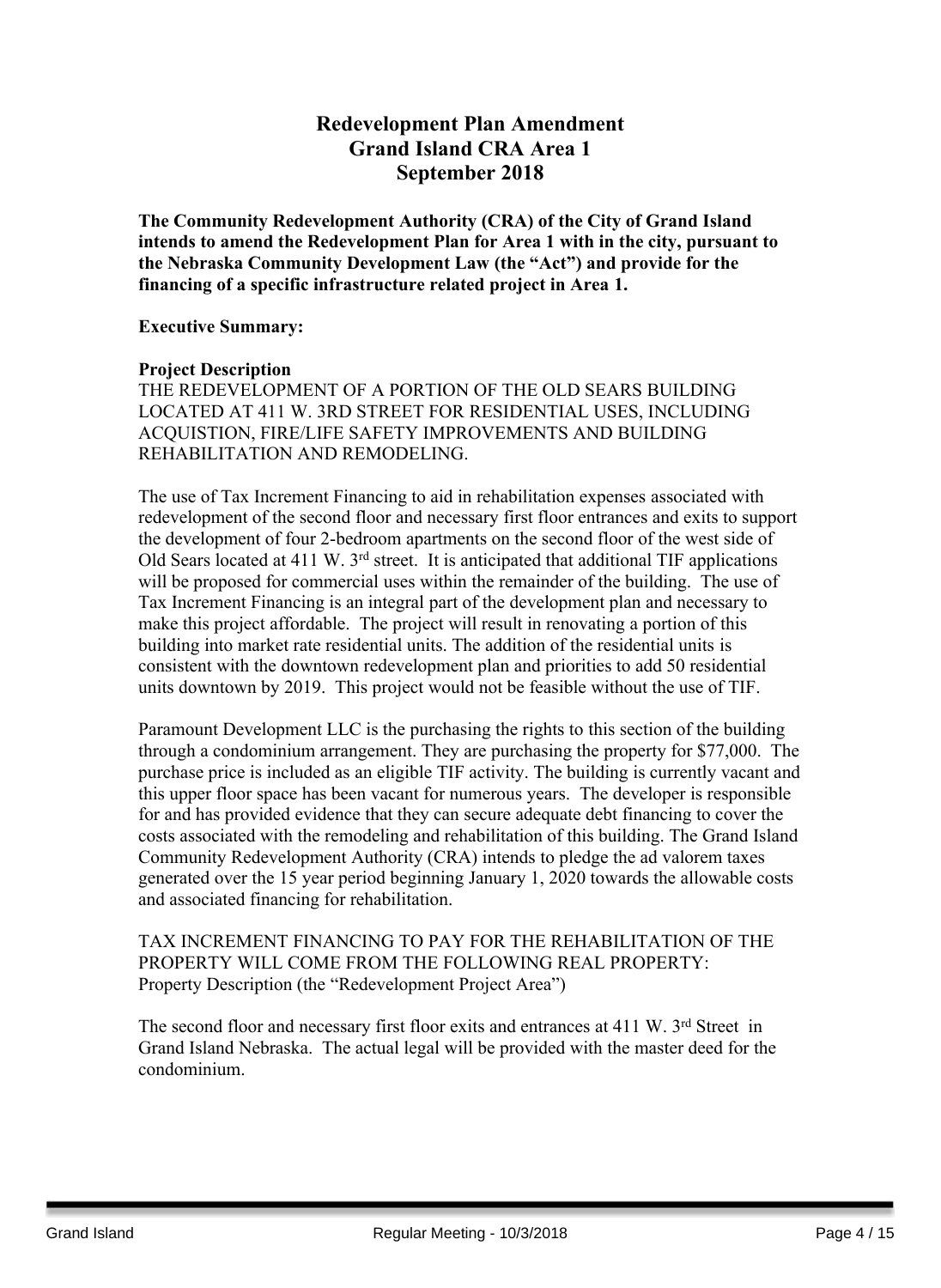**Legal Descriptions:** The second floor of the building on the easterly 44 feet of Lot Three (3) in Block Sixty-Three (63) in the Original Town, now City of Grand Island, Hall County, Nebraska.



**Existing Land Use and Subject Property**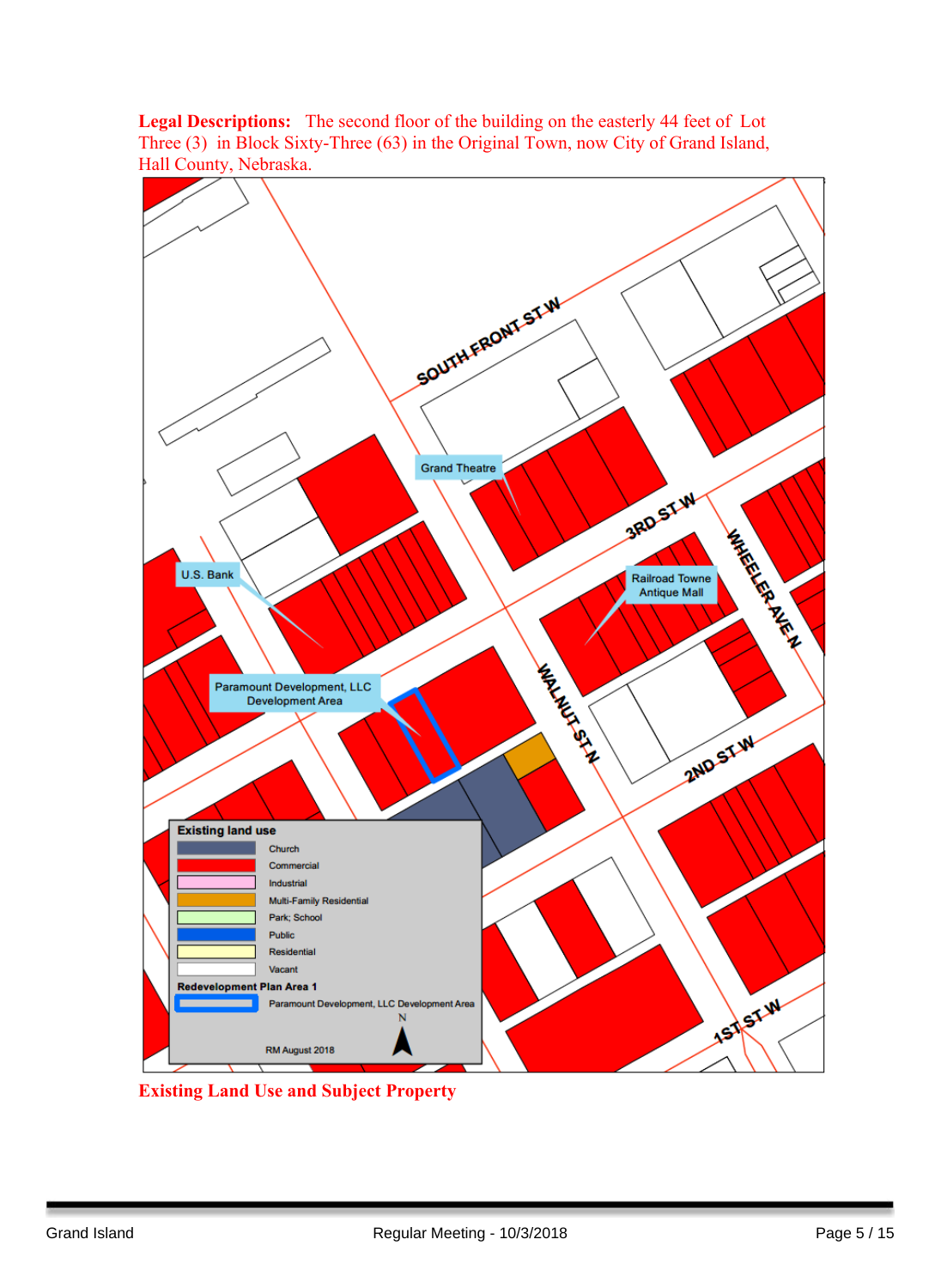**The tax increment will be captured for the tax years the payments for which become delinquent in years 2020 through 2034 inclusive.**

**The real property ad valorem taxes on the current valuation will continue to be paid to the normal taxing entities. The increase will come from rehabilitation of this portion of the building for residential uses as permitted in the B3 Heavy Business Zoning District.**

#### **Statutory Pledge of Taxes.**

In accordance with Section 18-2147 of the Act and the terms of the Resolution providing for the issuance of the TIF Note, the Authority hereby provides that any ad valorem tax on the Redevelopment Project Area for the benefit of any public body be divided for a period of fifteen years after the effective date of this provision as set forth in the Redevelopment Contract, consistent with this Redevelopment Plan. Said taxes shall be divided as follows:

a. That portion of the ad valorem tax which is produced by levy at the rate fixed each year by or for each public body upon the redevelopment project valuation shall be paid into the funds, of each such public body in the same proportion as all other taxes collected by or for the bodies; and

b. That portion of the ad valorem tax on real property in the redevelopment project in excess of such amount, if any, shall be allocated to and, when collected, paid into a special fund of the Authority to pay the principal of; the interest on, and any premiums due in connection with the bonds, loans, notes, or advances on money to, or indebtedness incurred by, whether funded, refunded, assumed, or otherwise, such Authority for financing or refinancing, in whole or in part, a redevelopment project. When such bonds, loans, notes, advances of money, or indebtedness including interest and premium due have been paid, the Authority shall so notify the County Assessor and County Treasurer and all ad valorem taxes upon real property in such redevelopment project shall be paid into the funds of the respective public bodies.

Pursuant to Section 18-2150 of the Act, the ad valorem tax so divided is hereby pledged to the repayment of loans or advances of money, or the incurring of any indebtedness, whether funded, refunded, assumed, or otherwise, by the CRA to finance or refinance, in whole or in part, the redevelopment project, including the payment of the principal of, premium, if any, and interest on such bonds, loans, notes, advances, or indebtedness.

Redevelopment Plan Amendment Complies with the Act:

The Community Development Law requires that a Redevelopment Plan and Project consider and comply with a number of requirements. This Plan Amendment meets the statutory qualifications as set forth below.

#### **1. The Redevelopment Project Area has been declared blighted and substandard by action of the Grand Island City Council on December 19, 2000.[§18-2109] Such**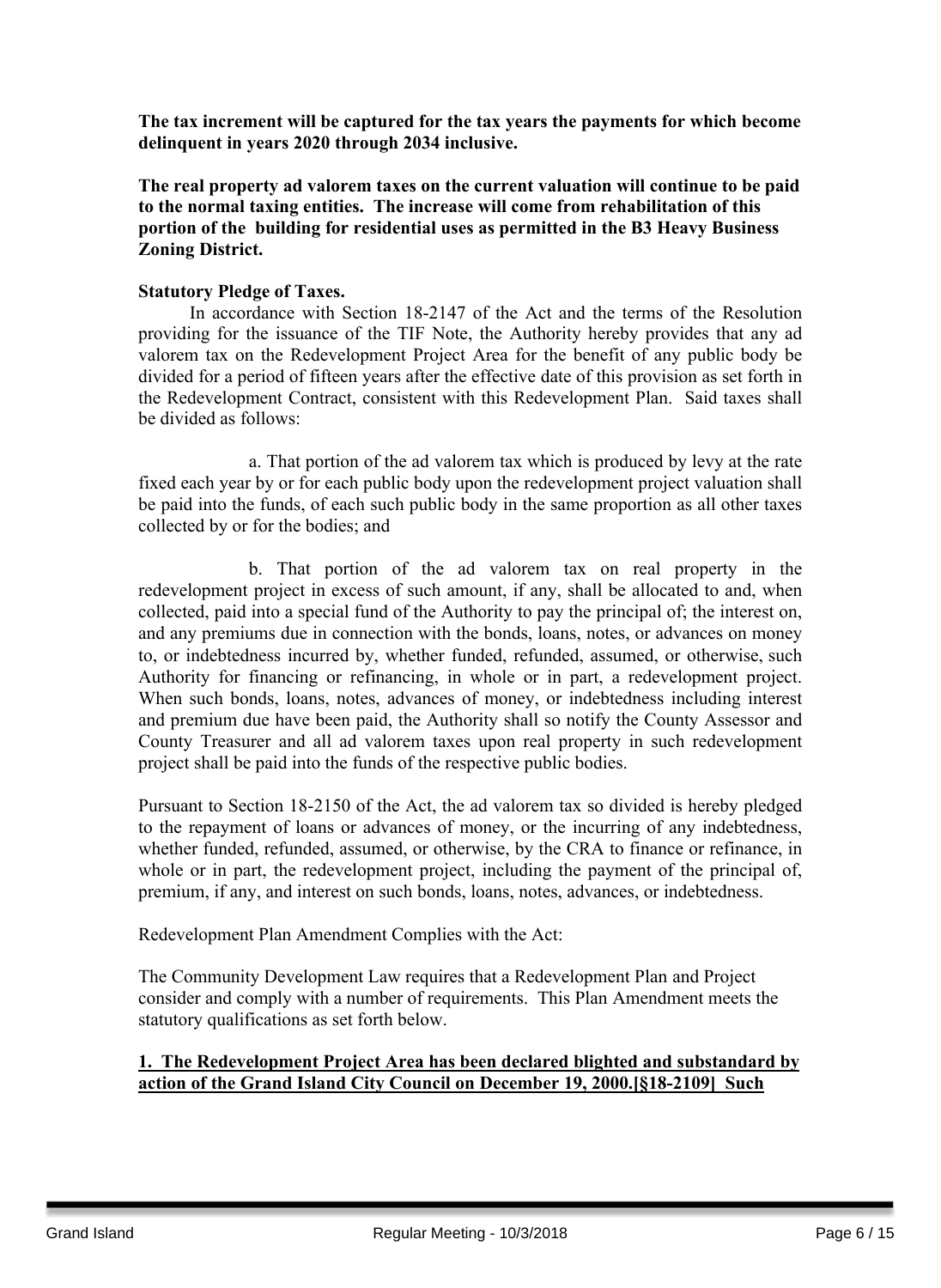#### **declaration was made after a public hearing with full compliance with the public notice requirements of §18-2115 of the Act.**

## **2. Conformation to the General Plan for the Municipality as a whole. [§18-2103 (13) (a) and §18-2110]**

Grand Island adopted a Comprehensive Plan on July 13, 2004. This redevelopment plan amendment and project are consistent with the Comprehensive Plan, in that no changes in the Comprehensive Plan elements are intended. This plan merely provides funding for the developer to rehabilitate the building for permitted uses on this property as defined by the current and effective zoning regulations. The Hall County Regional Planning Commission held a public hearing at their meeting on October 3, 2018 and passed Resolution 2019-011 confirming that this project is consistent with the Comprehensive Plan for the City of Grand Island. The Grand Island Public School District has submitted a formal request to the Grand Island CRA to notify the District any time a TIF project involving a housing subdivision and/or apartment complex is proposed within the District. The school district was notified of this plan amendment at the time it was submitted to the CRA for initial consideration.

#### **3. The Redevelopment Plan must be sufficiently complete to address the following items: [§18-2103(13) (b)]**

#### *a. Land Acquisition:*

The Redevelopment Plan for Area 1 provides for real property acquisition and this plan amendment does not prohibit such acquisition. There is no proposed acquisition by the authority.

#### *b. Demolition and Removal of Structures:*

The project to be implemented with this plan does not provide for the demolition and removal any structures on this property. Demotion of internal structures to accommodate the redevelopment is anticipated and permitted.

#### *c. Future Land Use Plan*

See the attached map from the 2004 Grand Island Comprehensive Plan. All of the area around the site in private ownership is planned for Downtown Commercial development; this includes housing and commercial uses within the same structure. This property is in private ownership. [§18-2103(b) and §18-2111] The attached map also is an accurate site plan of the area after redevelopment. [§18-2111(5)]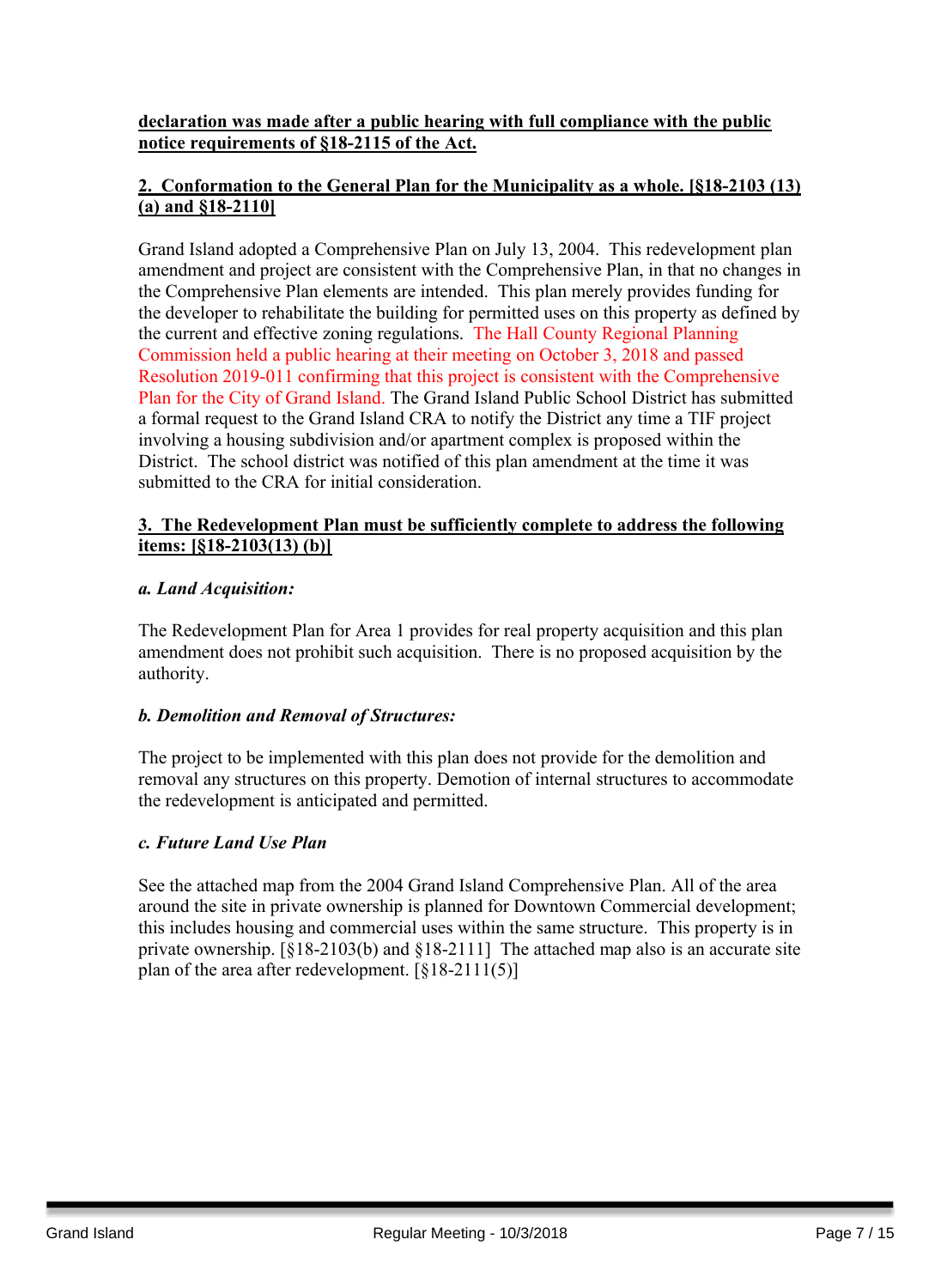

City of Grand Island Future Land Use Map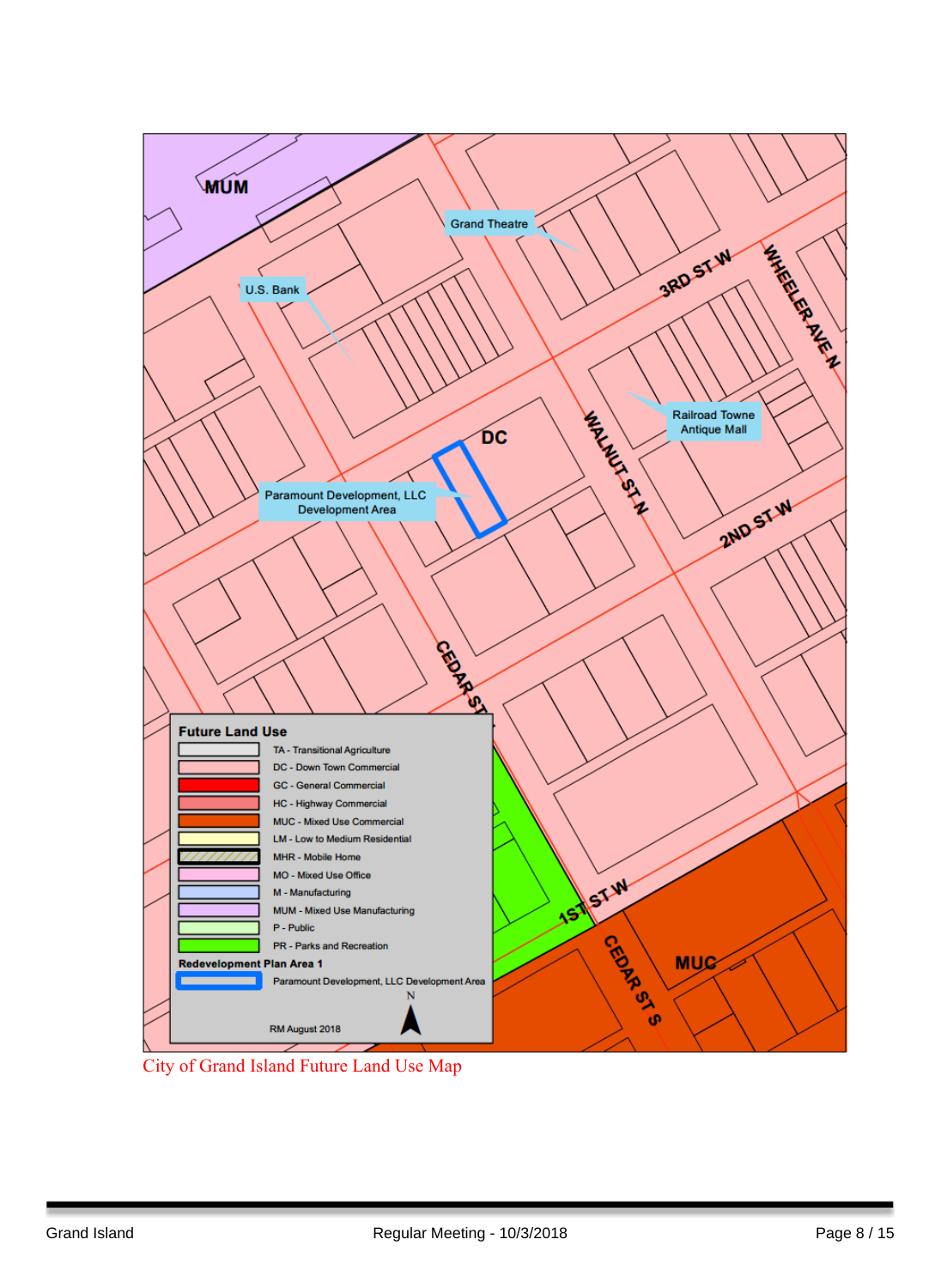## *d. Changes to zoning, street layouts and grades or building codes or ordinances or other Planning changes.*

The area is zoned B3-Heavy Business zone. No zoning changes are anticipated with this project. No changes are anticipated in street layouts or grades. No changes are anticipated in building codes or ordinances. Nor are any other planning changes contemplated. [§18-2103(b) and §18-2111]

#### *e. Site Coverage and Intensity of Use*

The developer is rehabilitating the existing building. The developer is not proposing to increase the size of the building and current building meets the applicable regulations regarding site coverage and intensity of use. [§18-2103(b) and §18-2111]

## *f. Additional Public Facilities or Utilities*

Sewer and water are available to support this development. .

Electric utilities are sufficient for the proposed use of this building.

No other utilities would be impacted by the development.

The developer will be responsible for replacing any sidewalks damaged during construction of the project.

No other utilities would be impacted by the development. [§18-2103(b) and §18-2111]

#### **4. The Act requires a Redevelopment Plan provide for relocation of individuals and families displaced as a result of plan implementation. This property is vacant and has been vacant for more than 1 year; no relocation is contemplated or necessary. [§18-2103.02]**

**5. No member of the Authority, nor any employee thereof holds any interest in any property in this Redevelopment Project Area. [§18-2106]** No members of the authority or staff of the CRA have any interest in this property. Tom Gdowski, is President of Equitable bank and most likely will be part of the bank approval of a loan for this project.

#### **6. Section 18-2114 of the Act requires that the Authority consider:**

#### *a. Method and cost of acquisition and preparation for redevelopment and estimated proceeds from disposal to redevelopers.*

The developer is purchasing the rights to just this portion of the property through a condominium arrangement for \$77,000. The estimated costs of rehabilitation of this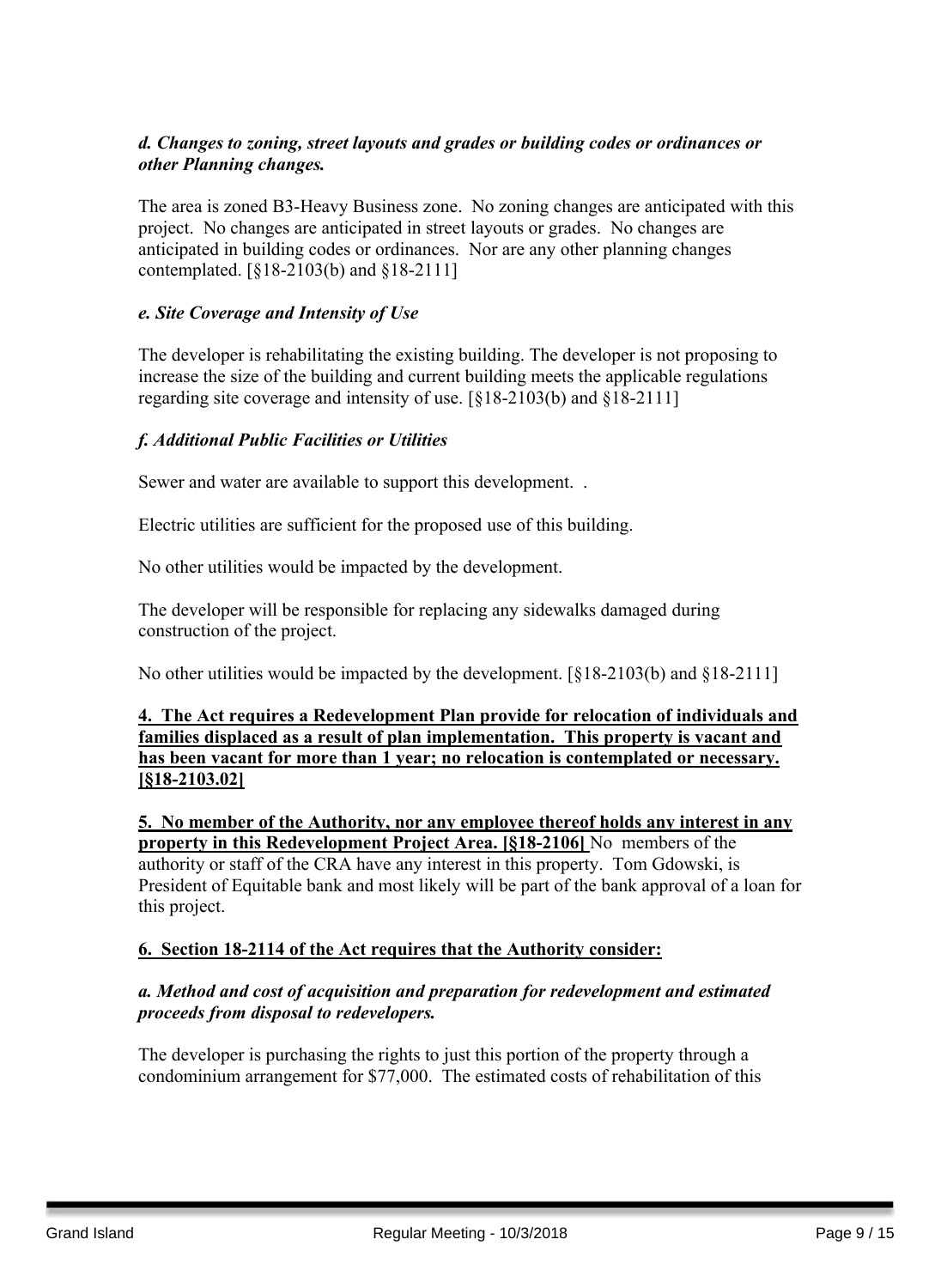property is \$500,0000, planning related expenses for Architectural and Engineering services of \$8,000 and are included as a TIF eligible expense. Legal, Developer and Audit Fees of \$8,000 including a reimbursement to the City and the CRA of \$6,100 are included as TIF eligible expense. The total of eligible expenses for this project exceeds \$640,000. The CRA has been asked to grant \$80,000 to this project to offset the cost of life safety improvements as part of the upper story life/safety grant program. The total eligible expenses for this project less other grant funds by the CRA is \$550,000.

No property will be transferred to redevelopers by the Authority. The developer will provide and secure all necessary financing.

## *b. Statement of proposed method of financing the redevelopment project.*

The developer will provide all necessary financing for the project. The Authority will assist the project by granting the sum of \$159,800 from the proceeds of the TIF. This indebtedness will be repaid from the Tax Increment Revenues generated from the project. TIF revenues shall be made available to repay the original debt and associated interest after January 1, 2021 through December 2034.

## *c. Statement of feasible method of relocating displaced families.*

No families will be displaced as a result of this plan.

## **7. Section 18-2113 of the Act requires:**

Prior to recommending a redevelopment plan to the governing body for approval, an authority shall consider whether the proposed land uses and building requirements in the redevelopment project area are designed with the general purpose of accomplishing, in conformance with the general plan, a coordinated, adjusted, and harmonious development of the city and its environs which will, in accordance with present and future needs, promote health, safety, morals, order, convenience, prosperity, and the general welfare, as well as efficiency and economy in the process of development, including, among other things, adequate provision for traffic, vehicular parking, the promotion of safety from fire, panic, and other dangers, adequate provision for light and air, the promotion of the healthful and convenient distribution of population, the provision of adequate transportation, water, sewerage, and other public utilities, schools, parks, recreational and community facilities, and other public requirements, the promotion of sound design and arrangement, the wise and efficient expenditure of public funds, and the prevention of the recurrence of insanitary or unsafe dwelling accommodations or conditions of blight.

The Authority has considered these elements in proposing this Plan Amendment. This amendment, in and of itself will promote consistency with the Comprehensive Plan. This will have the intended result of preventing recurring elements of unsafe buildings and blighting conditions. This will accomplish the goal of both the Downtown Business Improvement District and the Grand Island City Council of increasing the number of residential units available in the Downtown area.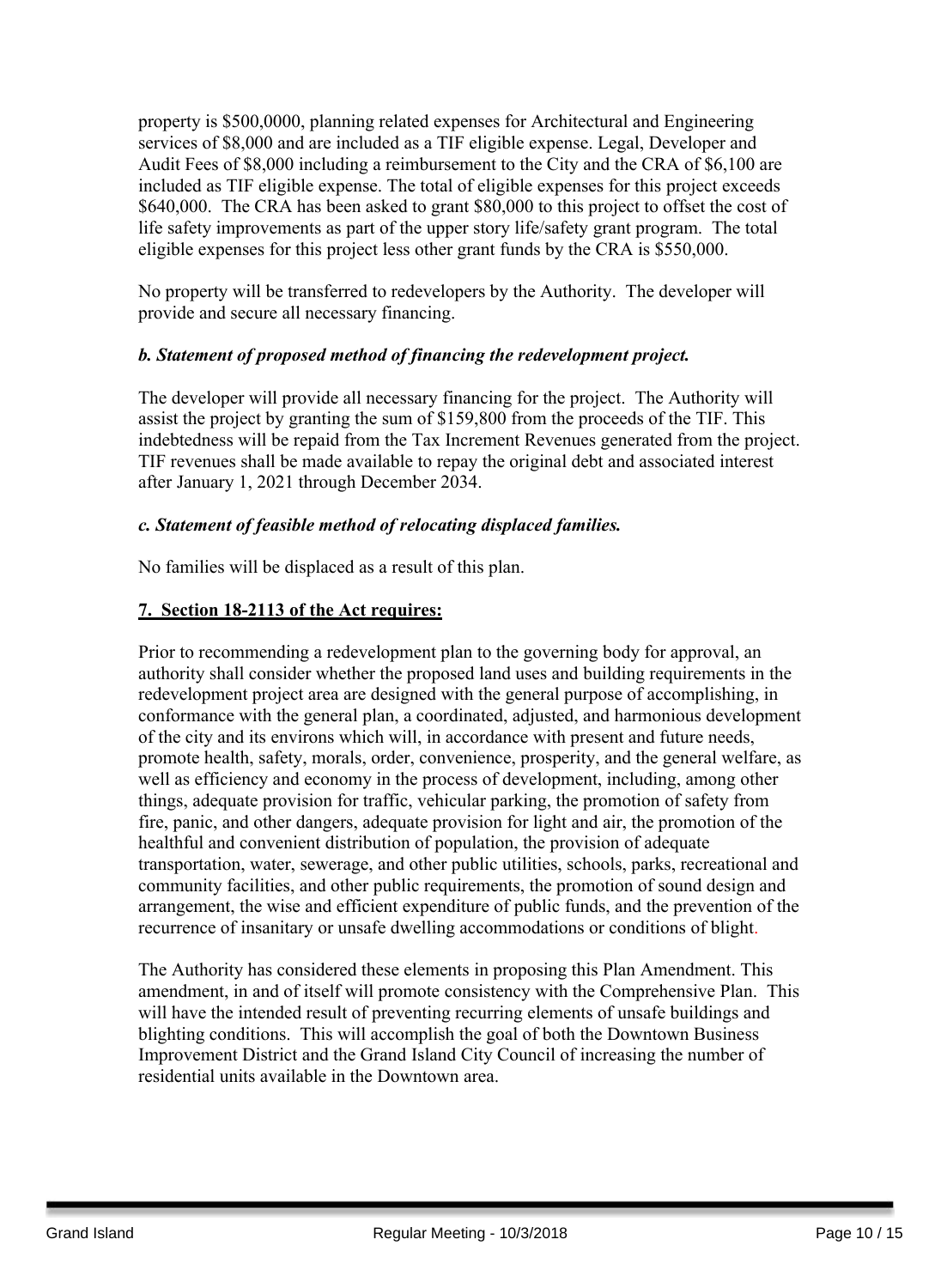## **8. Time Frame for Development**

Development of this project is anticipated to be completed between October 2018 and March of 2019. Excess valuation should be available for this project for 15 years beginning with the 2020 tax year.

#### **9. Justification of Project**

This is an historic building in downtown Grand Island that will be preserved with this project. The addition of a new upper story residential unit is consistent with goals to build 50 new residential units in downtown Grand Island by 2019 and with the goals of the 2014 Grand Island housing study and Grow Grand Island. The main floor and basement of the building are likely to be used for commercial and office space but are not included within this application.

**10. Cost Benefit Analysis** Section 18-2113 of the Act, further requires the Authority conduct a cost benefit analysis of the plan amendment in the event that Tax Increment Financing will be used. This analysis must address specific statutory issues.

As authorized in the Nebraska Community Development Law, §18-2147, *Neb. Rev. Stat.* (2012), the City of Grand Island has analyzed the costs and benefits of the proposed Redevelopment Project, including:

**Project Sources and Uses.** Approximately \$159,800 in public funds from tax increment financing provided by the Grand Island Community Redevelopment Authority will be required to complete the project. This property has requested a life/safety grant of \$80,000. This investment by the Authority will leverage \$403,200 in private sector financing; a private investment of \$1.69 for every TIF and grant dollar investment.

| <b>Use of Funds</b> | <b>Source of Funds.</b> |                        |                      |              |  |
|---------------------|-------------------------|------------------------|----------------------|--------------|--|
| <b>Description</b>  | <b>TIF Funds</b>        | Other<br><b>Grants</b> | <b>Private Funds</b> | <b>Total</b> |  |
| Site Acquisition    | 77000                   |                        | \$0                  | \$77,000     |  |
| Legal and Plan*     | 8000                    |                        | \$0                  | \$8,000      |  |
| Engineering/Arch    | 8000                    |                        | \$0                  | \$8,000      |  |
| Renovation          | \$66,800                | \$80,000               | \$348,000            | \$500,000    |  |
| Contingency         |                         |                        | \$50,000             | \$50,000     |  |
| <b>TOTALS</b>       | \$159,800               | \$80,000               | \$398,000            | \$643,000    |  |

**Tax Revenue**. The property to be redeveloped is anticipated to have a January 1, 2019, valuation of approximately \$77,000. Based on the 2017 levy this would result in a real property tax of approximately \$1,734. It is anticipated that the assessed value will increase by \$473,000 upon full completion, as a result of the site redevelopment. This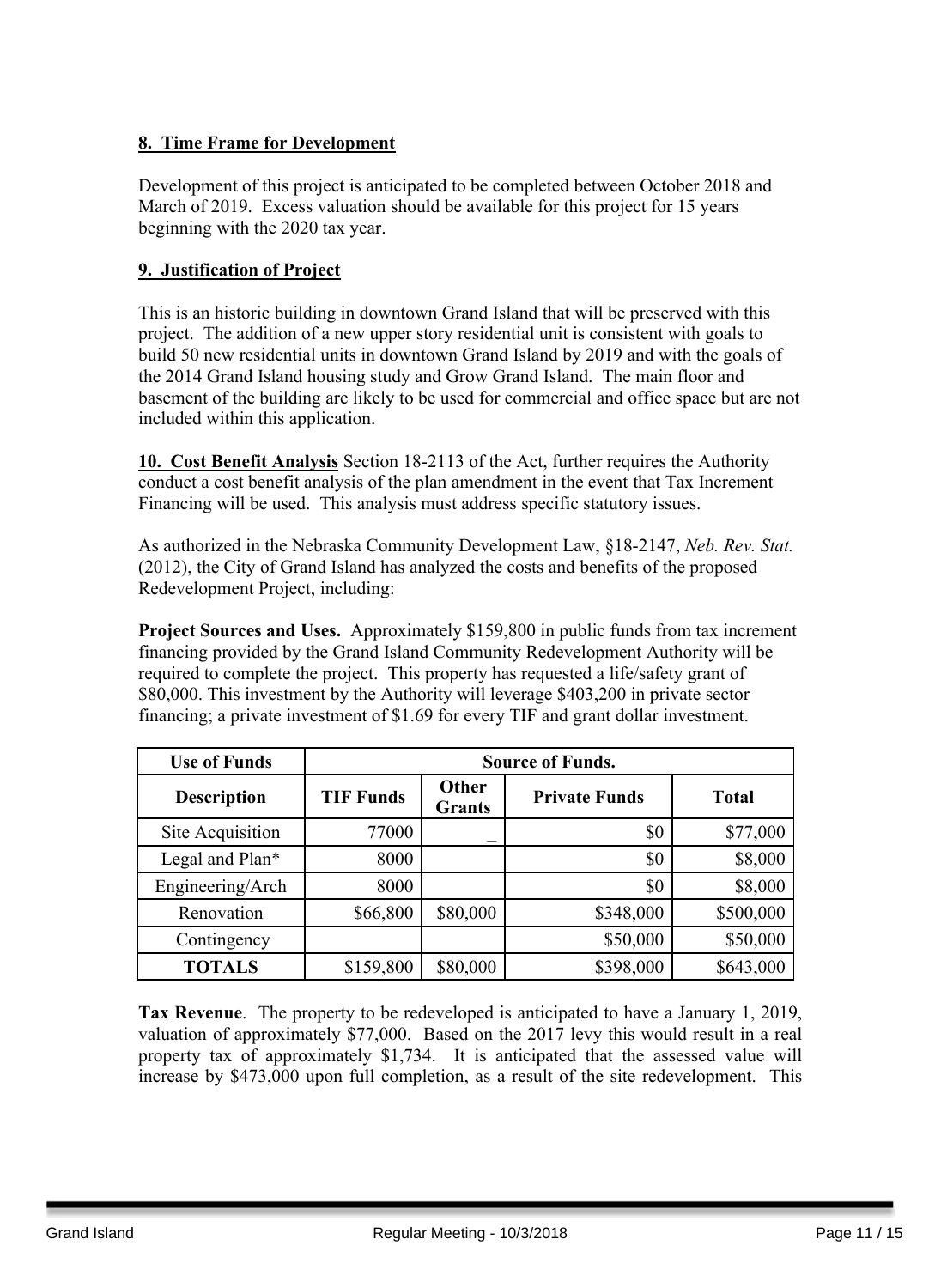development will result in an estimated tax increase of over \$10,654 annually. The tax increment gained from this Redevelopment Project Area would not be available for use as city general tax revenues, for a period of 15 years, or such shorter time as may be required to amortize the TIF bond, but would be used for eligible private redevelopment costs to enable this project to be realized.

| Estimated 2019 assessed value:   |   | $\frac{\$}{5}$ 77,000 |
|----------------------------------|---|-----------------------|
| Estimated value after completion |   | \$550,000             |
| Increment value                  |   | \$473,000             |
| Annual TIF generated (estimated) | S | 10,654                |
| TIF bond issue                   |   | \$159,814             |

#### *(a) Tax shifts resulting from the approval of the use of Tax Increment Financing;*

The redevelopment project area currently has an estimated valuation of \$77,000. The proposed redevelopment will create additional valuation of \$550,000. No tax shifts are anticipated from the project. The project creates additional valuation that will support taxing entities long after the project is paid off.

#### *(b) Public infrastructure and community public service needs impacts and local tax impacts arising from the approval of the redevelopment project;*

No additional public service needs have been identified. Existing water and waste water facilities will not be impacted by this development. The electric utility has sufficient capacity to support the development. It is not anticipated that this will impact schools in any significant way. Fire and police protection are available and should not be negatively impacted by this development. The addition of life safety elements to this building including fire sprinklers and a second exit actually reduce the chances of negative impacts to the fire department.

#### *(c) Impacts on employers and employees of firms locating or expanding within the boundaries of the area of the redevelopment project;*

This will provide additional housing options in the downtown area consistent with the planned development in Downtown Grand Island.

#### *(d) Impacts on other employers and employees within the city or village and the immediate area that are located outside of the boundaries of the area of the redevelopment project; and*

This project will not have a negative impact on other employers in any manner different from any other expanding business within the Grand Island area. This will provide housing options for employees of Downtown businesses that wish to live Downtown.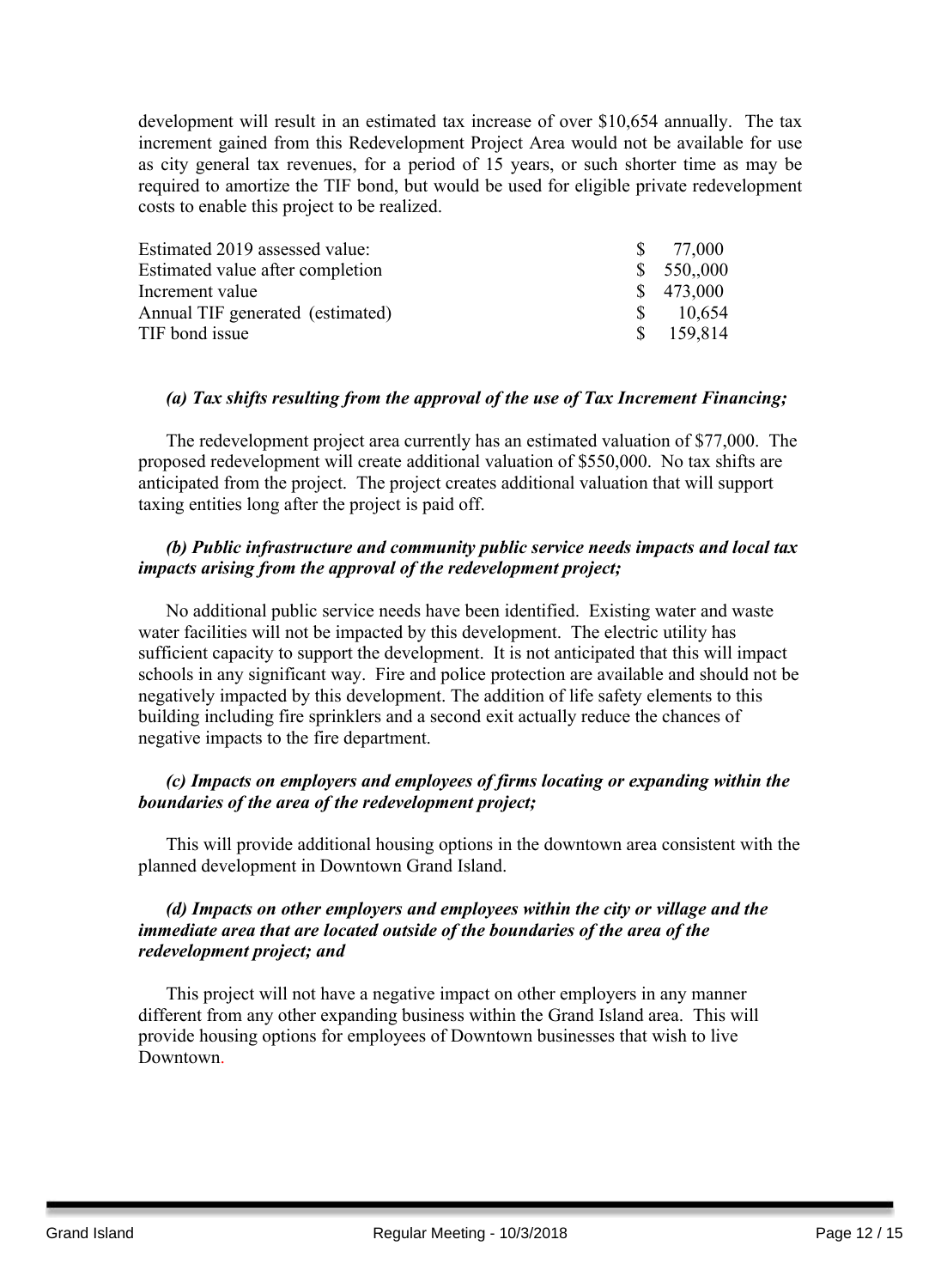#### *(e) Impacts on student populations of school districts within the City or Village:*

**This development will have a minimal impact on the Grand Island School system as it will likely not result in any increased attendance.** The units to be developed with this project are unlikely to be family units, especially for families with school age children. These are two bedroom second story units located in the historic downtown.

The average number of persons per household in Grand Island for 2012 to 2016 according the American Community Survey is 2.65. Four additional household would house 11 people. According to the 2010 census 19.2% of the population of Grand Island was between the ages of 5 and 18. If the averages hold it would be expected that there would be an additional 2 school age children generated by this development. According to the National Center for Educational Statistics<sup>1</sup> the 2015-16 enrollment for GIPS was 9,698 students and the cost per student in 2013-14 was \$12,343 of that \$5,546 is generated locally. It is likely that the school system would be able to absorb any students from this additional development without adding to school facilities or staffing.

#### *(f) Any other impacts determined by the authority to be relevant to the consideration of costs and benefits arising from the redevelopment project.*

This project is consistent the goals of the Council, the Downtown BID, the CRA, and Grow Grand Island to create additional housing units in downtown Grand Island.

#### **Time Frame for Development**

Development of this project is anticipated to be completed during between December of 2018 and December of 2019. The base tax year should be calculated on the value of the property as of January 1, 2019. Excess valuation should be available for this project for 15 years beginning in 2020 with taxes due in 2021. Excess valuation will be used to pay the TIF Indebtedness issued by the CRA per the contract between the CRA and the developer for a period not to exceed 15 years or an amount not to exceed \$159,800 the projected amount of increment based upon the anticipated value of the project and current tax rate. Based on the estimates of the expenses of the rehabilitation the developer will spend at least \$643,000 on TIF eligible activities in excess of other grants given.

<sup>&</sup>lt;sup>1</sup> https://nces.ed.gov/ccd/districtsearch/district\_detail.asp?ID2=3100016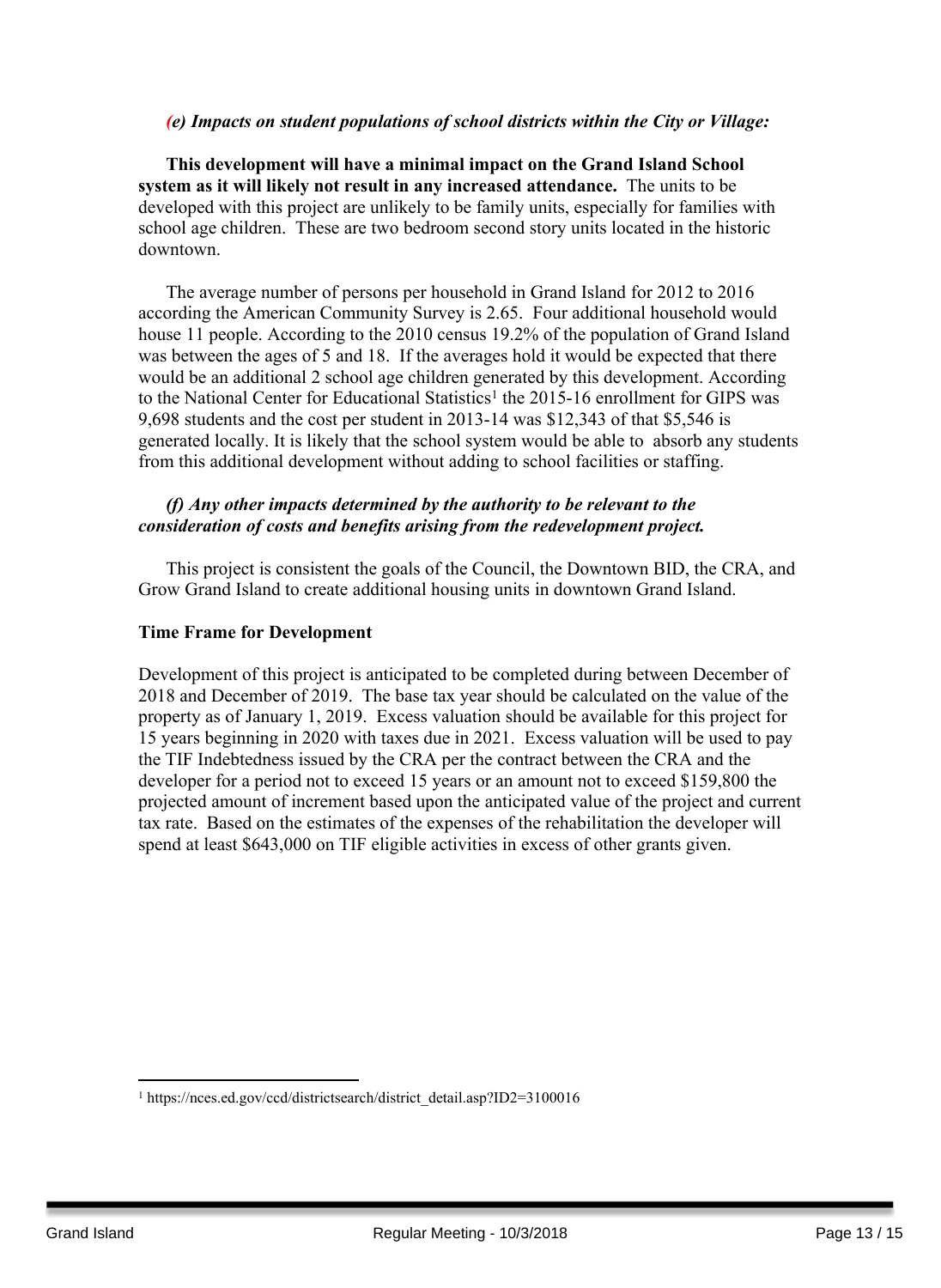#### **Resolution Number 2019-02**

#### **HALL COUNTY REGIONAL PLANNING COMMISSION**

#### **A RESOLUTION RECOMMENDING APPROVAL OF AN AMENDMENT TO A REDEVELOPMENT PLAN IN THE CITY OF GRAND ISLAND, NEBRASKA; AND APPROVAL OF RELATED ACTIONS**

**WHEREAS**, the Chairman and Board of the Community Redevelopment Authority of the City of Grand Island, Nebraska (the **"Authority"**), referred **the amendment of the Redevelopment Plan for CRA Area 1 requested by Paramount Development LLC.** to the Hall County Regional Planning Commission, (the "**Commission"**) for review and recommendation as to its conformity with the general plan for the development of the City of Grand Island, Hall County, Nebraska, pursuant to Section 18-2112 of the Community Development Law, Chapter 18, Article 21, Reissue Revised Statutes of Nebraska, as amended (the **"Act"**); and

**WHEREAS,** the Commission held a public hearing on the proposed plan on October 3, 2018, and

**WHEREAS,** the chair or president of Hall County Board, Grand Island School Board, Central Platte Natural Resources District, Educational Service Unit #10 and Central Community College were notified by certified mail of said hearing, and

**WHEREAS**, the Commission advertised the time, date and location public hearing in the Grand Island Independent on Friday September 14<sup>th</sup> and Friday September 21<sup>st</sup>, and

**WHEREAS**, there are no Neighborhood Associations registered with the City of Grand Island, and

**WHEREAS**, the Commission has reviewed said Redevelopment Plan as to its conformity with the general plan for the development of the City of Grand Island, Hall County;

#### **NOW, THEREFORE, BE IT RESOLVED BY THE HALL COUNTY REGIONAL PLANNING COMMISSION AS FOLLOWS**:

**Section 1.** The Commission hereby recommends approval of the Redevelopment Plan finding that it is in conformance with the comprehensive development plan (general plan for development) for the City of Grand Island.

**Section 2.** All prior resolutions of the Commission in conflict with the terms and provisions of this resolution are hereby expressly repealed to the extent of such conflicts.

**Section 3.** This resolution shall be in full force and effect from and after its passage as provided by law.

**DATED:** October 3, 2018.